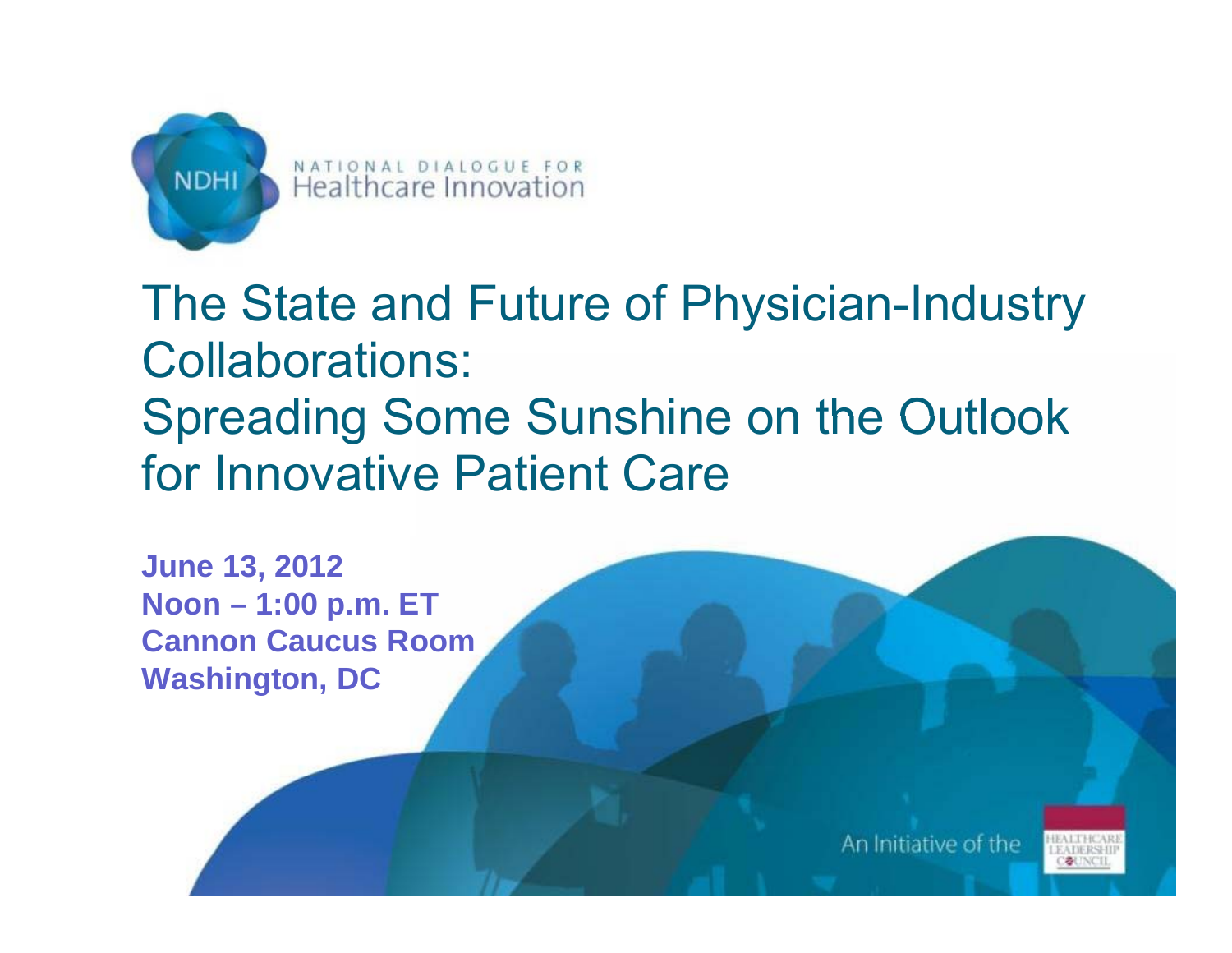# How Physician-Industry Collaboration Transformed Our World

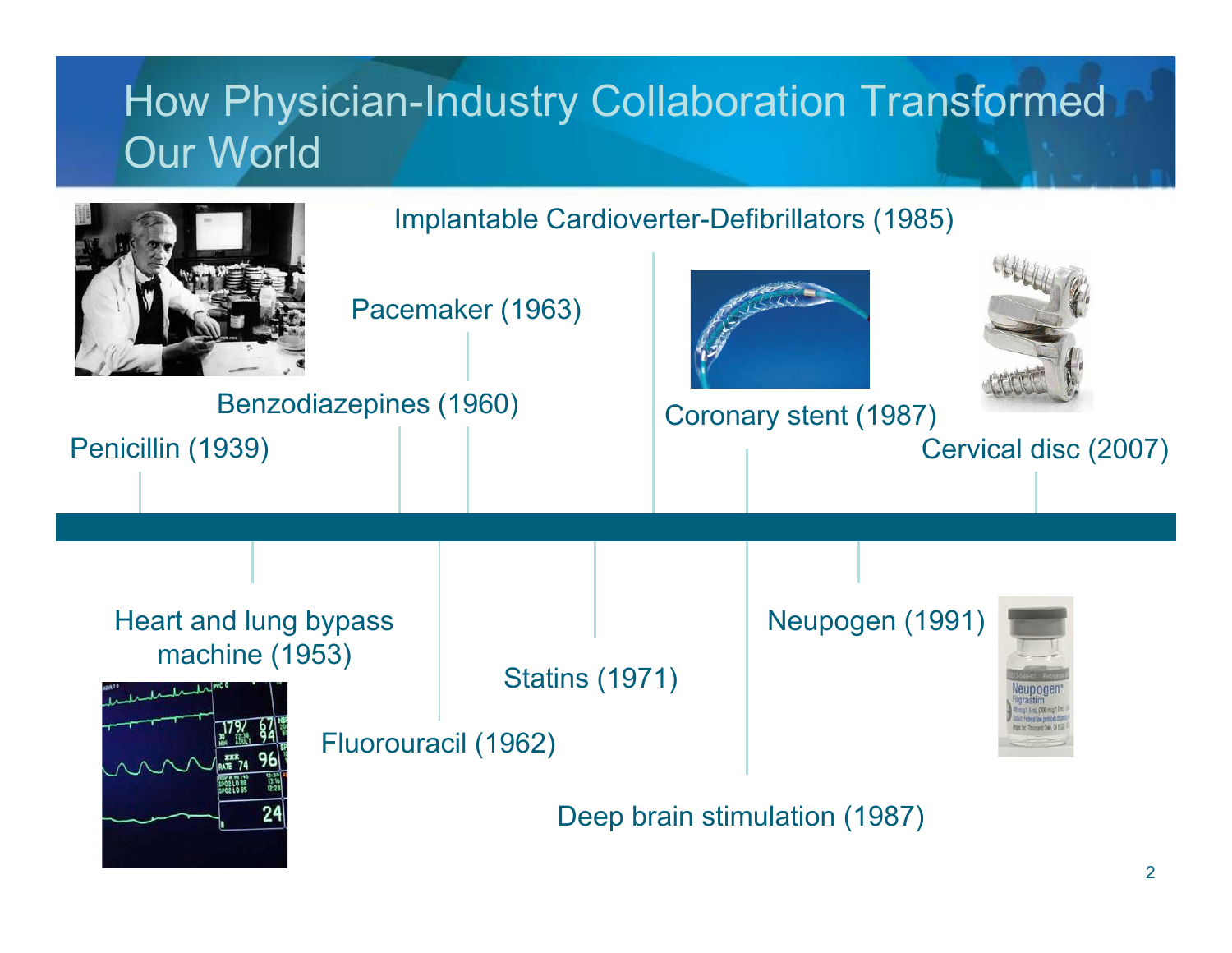# Why Collaboration is Important

#### **Patient Benefits: Reduction in deaths & disease**

- 40% decline in mortality resulting from coronary heart disease (1980 and 2000)
- 30% decline in the overall hospitalization rate for heart failure (1998-2008)
- 50% reduction in U.S. AIDS deaths (1995-1996)
- 55% reduction in hospital mortality from acute myocardial infarction (1975-1995)
- 90% reduction in Hib-related meningitis and other diseases in the U.S. (1975-1995)

#### **Economic Benefits**

- 30-year gain in life expectancy (age 46 versus age 76) over the 20<sup>th</sup> century is worth more than \$1.2 million per person in the current population.
- From 1970-2000, gains in life expectancy added \$3.2 trillion per year to national wealth
- A 10% reduction in all cause mortality over 30 years has a value of over \$18.5 trillion



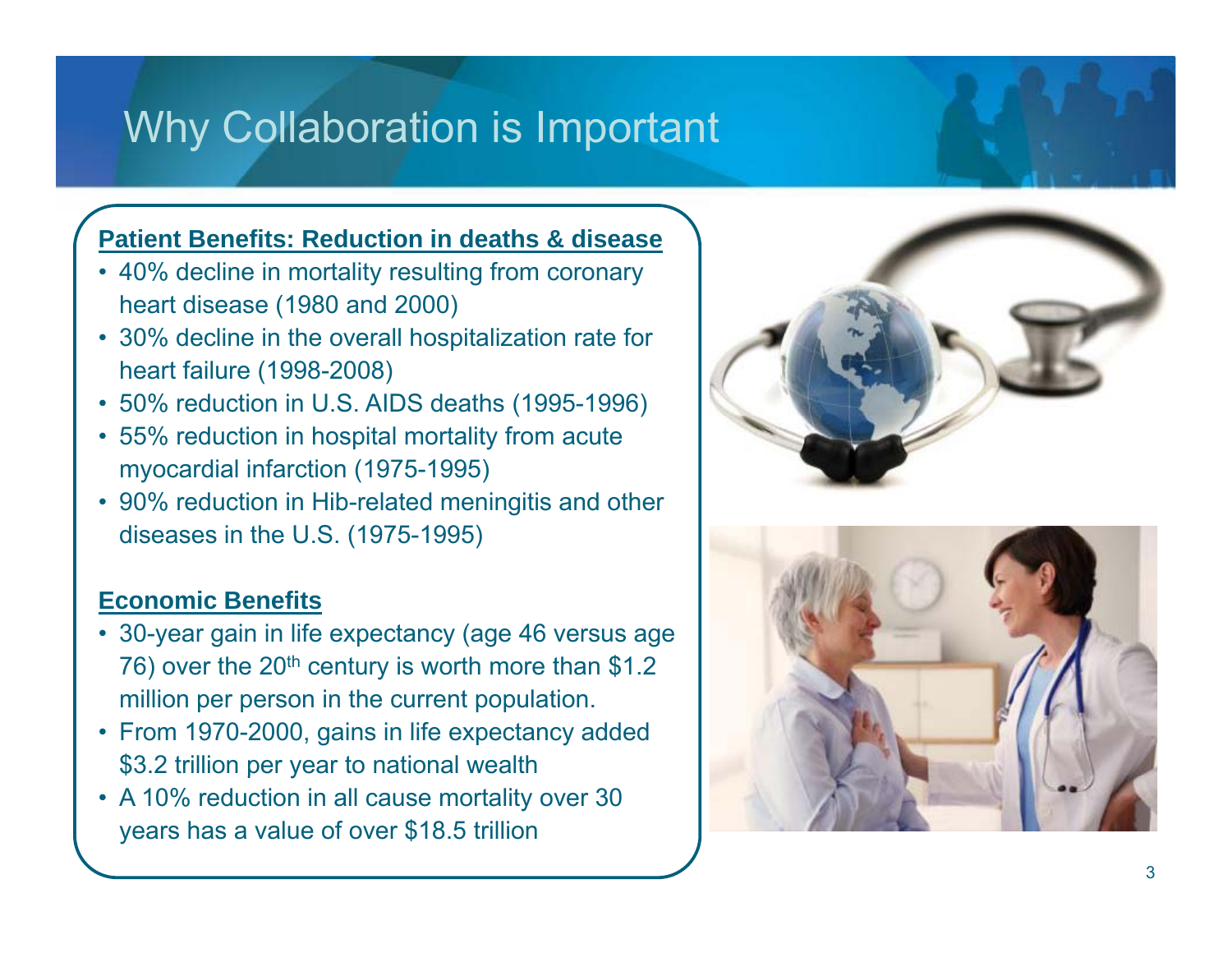# **Under Critical Review & Scrutiny**

#### The New York Times

Payments to Doctors by Pharmaceutical Companies Raise Issues of Conflicts Published: November 24, 2011

The New York Times

Health Guideline Panels Struggle with Conflicts of Interest Published: November 2, 2011



Critics rap delay in doctor-payment reporting rules Nov. 14, 2011.



Million-dollar payments to surgeons raise questions Oct 24, 2011 5:20pm EDT

Payment debate: Health care workers defend their payments from drug companies

November 20, 2011 12:00 an

# **HARVARD LAW SCHOOL**

At HLS, former investigator questions the relationship between physicians and pharmaceutical industry October 04, 2011



**Financial Ties Bind Medical Societies to Drug and Device Makers** 

May 5, 2011, 8:48 p.m.



Piercing the Veil, More Drug Companies **Reveal Payments to Doctors** 

Sept. 7, 2011, 4:31 p.m.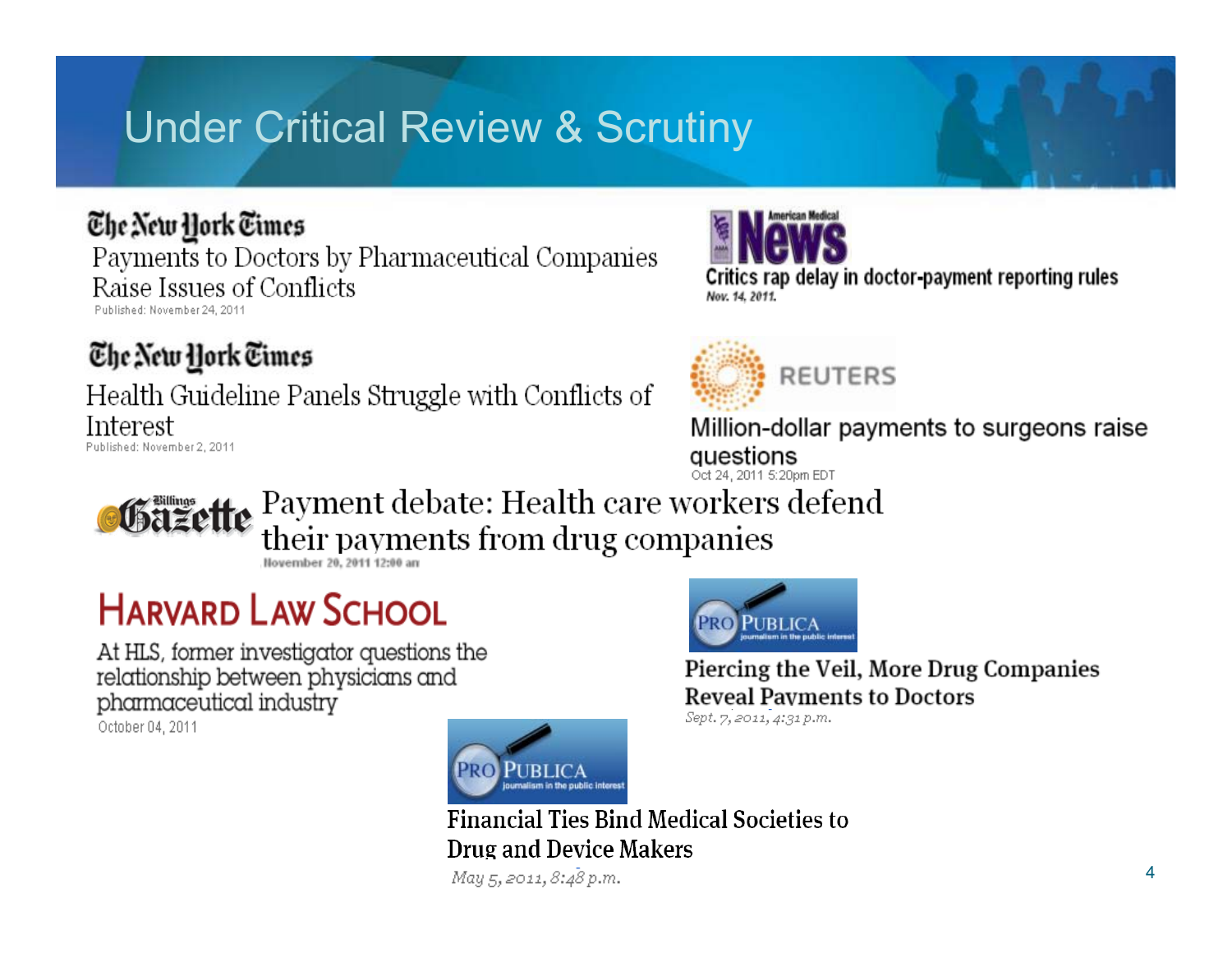# National Dialogue for Healthcare Innovation's Progress

- • Convened Summit on Physician-Industry Collaboration
	- More than 100 high-level representatives from across healthcare sector
- Achieved consensus on the following:
	- **Innovation is critical**, and collaboration is necessary for innovation to continue
	- Substantial **work needed to enhance trust** in the collaboration model
	- Continuing to collaborate and innovate, while maintaining public trust and **becoming more transparent is important**
	- Solving collaboration challenges is an **economic im perative** for the U.S.
- Formed two cross-sector working groups to:
	- Draft consensus statement on Principles
	- Develop outreach & education plan to educate key stakeholders



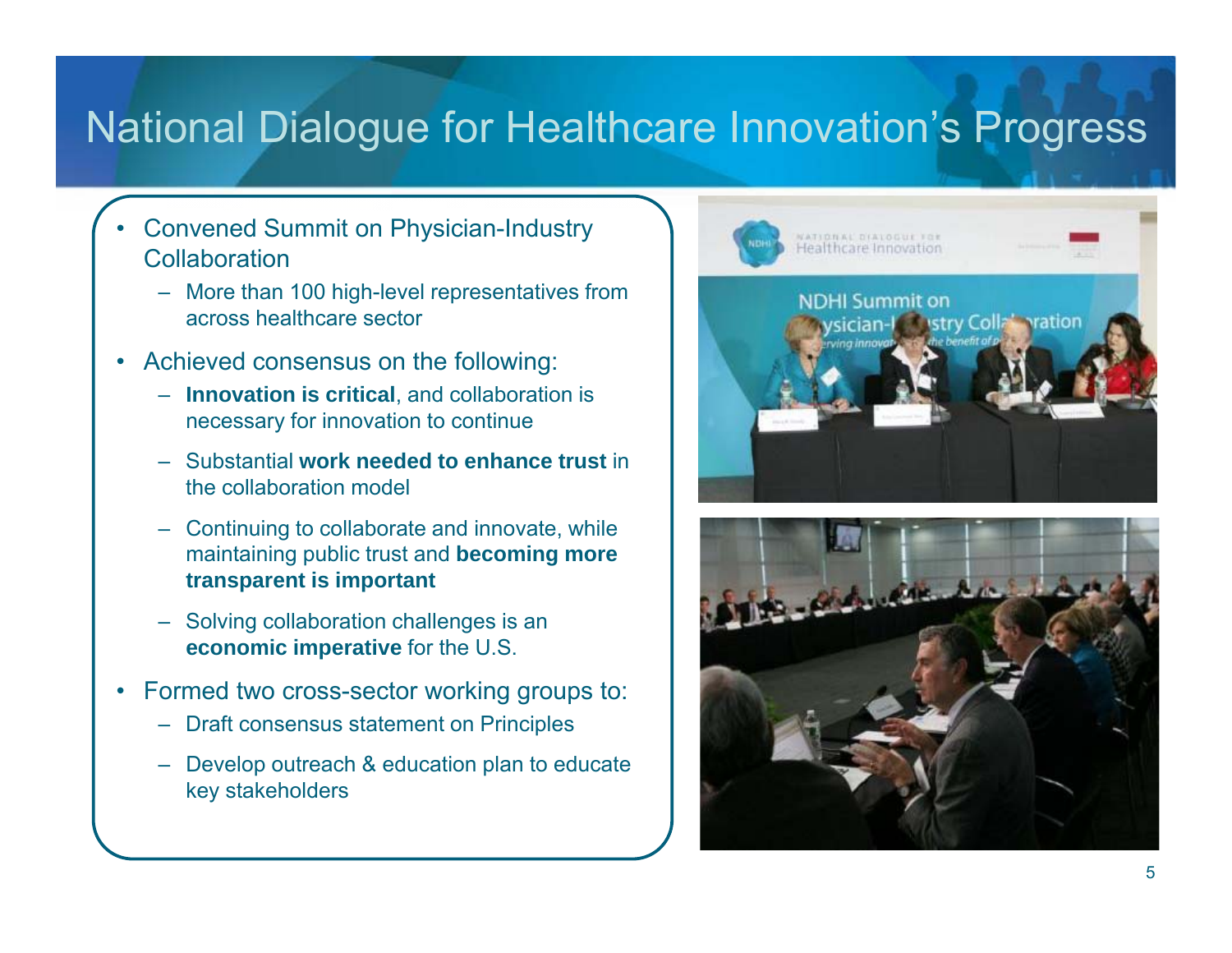### **Panelists**

- **Richard K. Murray, MD**, Vice President and Head, Global Center for Scientific Affairs, Office of the Chief Medical Officer, Merck & Co., Inc.
- **William Silverman, DO**, Family Practice Physician & former Trustee, American Osteopathic Association (AOA)
- **Phy <sup>s</sup> G ee be ge , S llis E. Greenberger, MSW**, President & CEO, Society for Women's Health Research
- **David Charles, MD**, Chief Medical Officer, Vanderbilt University Clinical Neurosciences Institute
- **William Schmalfeldt**, Clinical Trial **Patient**

![](_page_5_Picture_6.jpeg)

![](_page_5_Picture_7.jpeg)

ASSOCIAT ON

![](_page_5_Picture_9.jpeg)

![](_page_5_Picture_10.jpeg)

Vanderbilt Clinical Neurosciences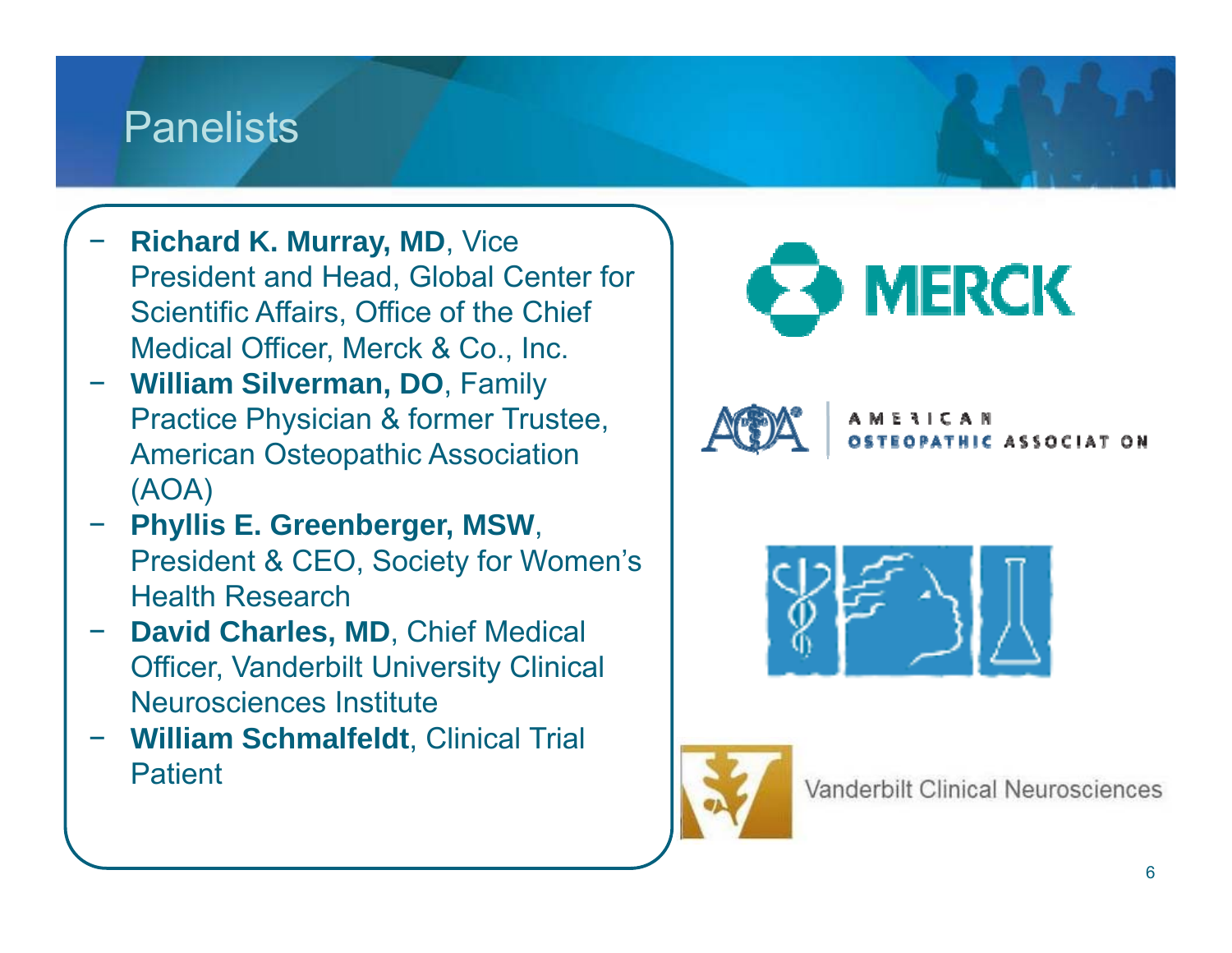# In Closing

**Principled Physician-Industry collaboration is important to medical innovation**

**Patients and the economy benefit from this collaboration**

**We are building consensus around preserving principled collaboration**

**Help raise awareness of the importance of principled collaboration**

![](_page_6_Picture_5.jpeg)

![](_page_6_Picture_6.jpeg)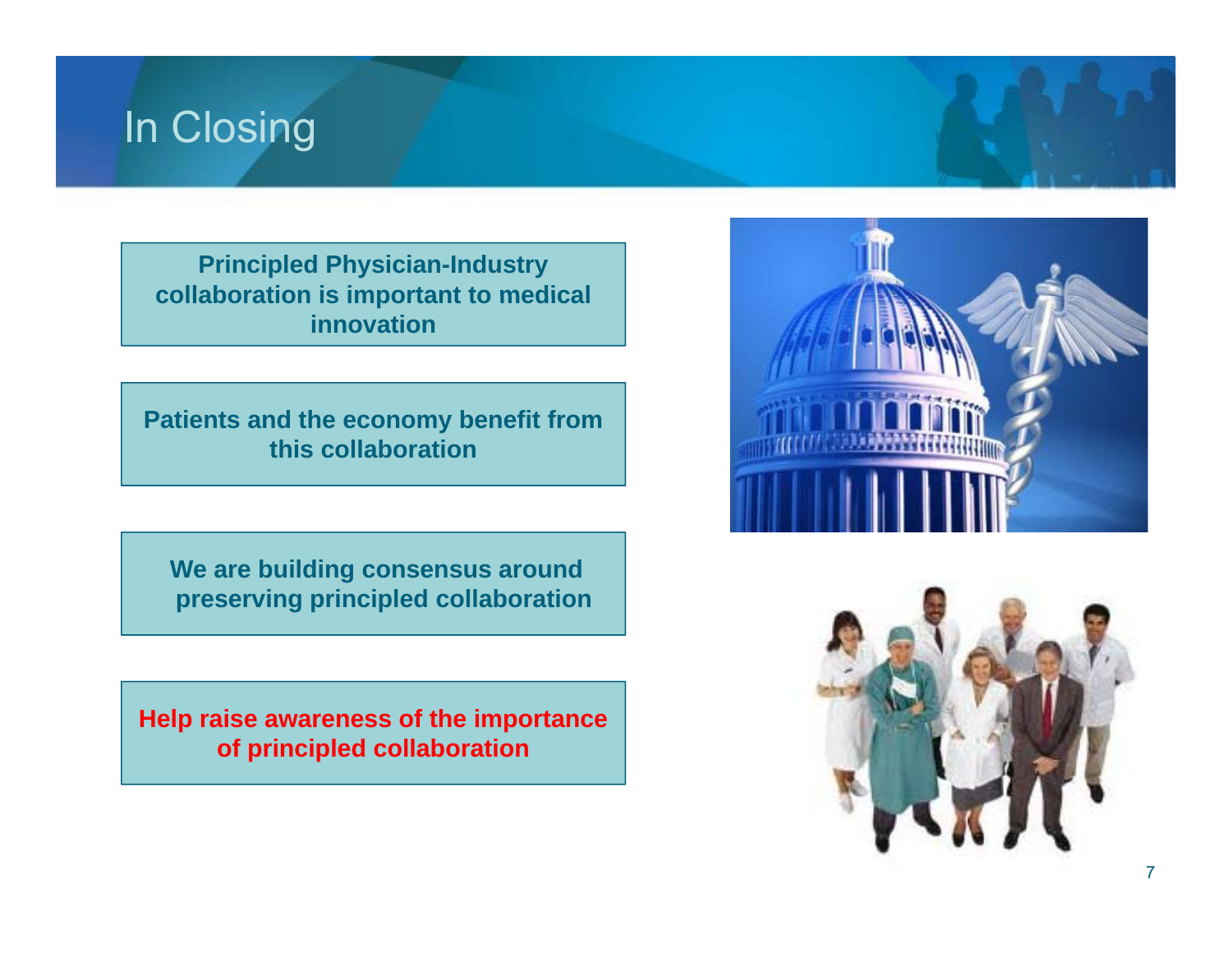![](_page_7_Picture_0.jpeg)

![](_page_7_Picture_1.jpeg)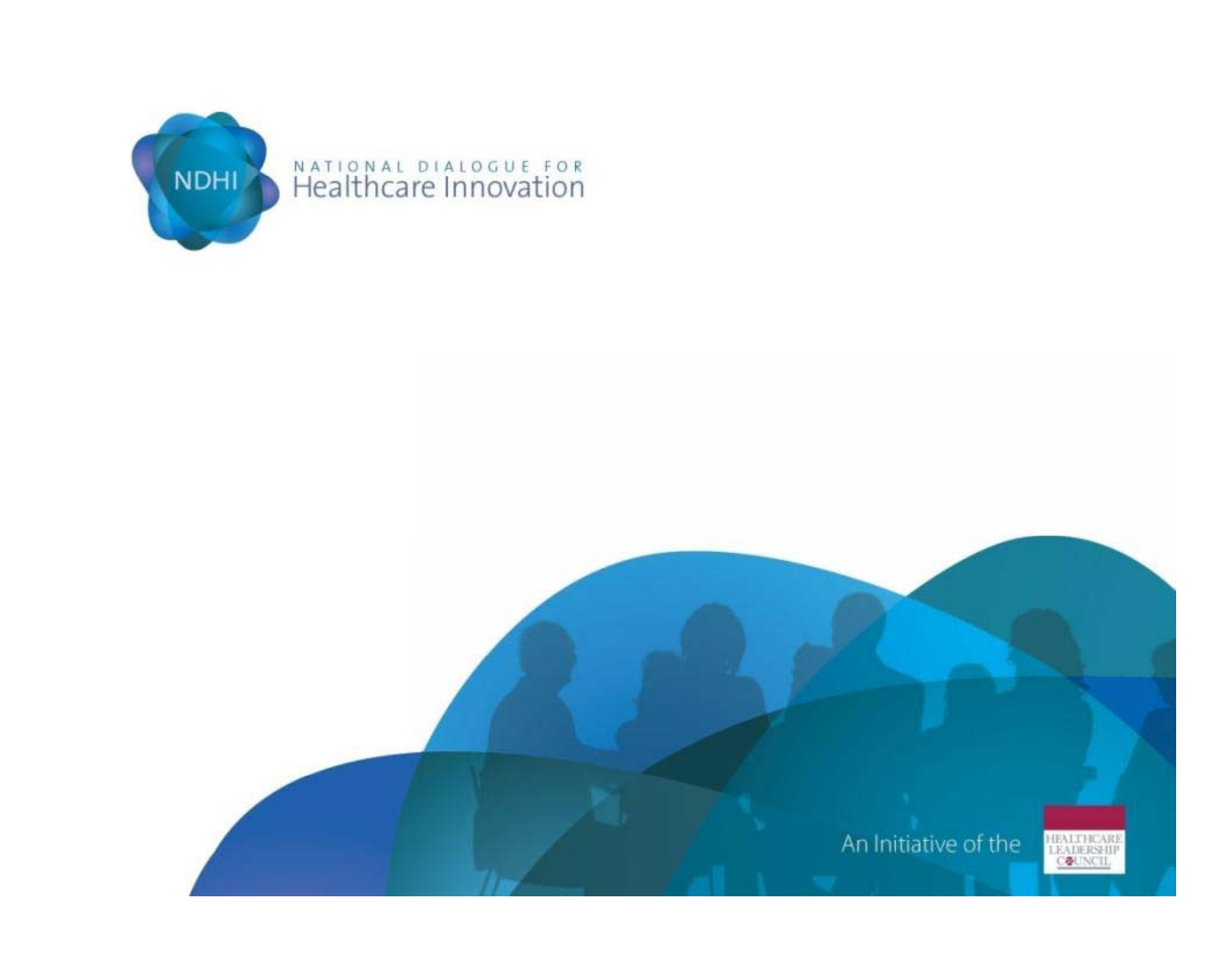![](_page_8_Picture_0.jpeg)

![](_page_8_Picture_1.jpeg)

**The Mevacor Story: Story: Industry -Academic Collaboration Resultin g in Landmark Therapy** 

![](_page_8_Picture_3.jpeg)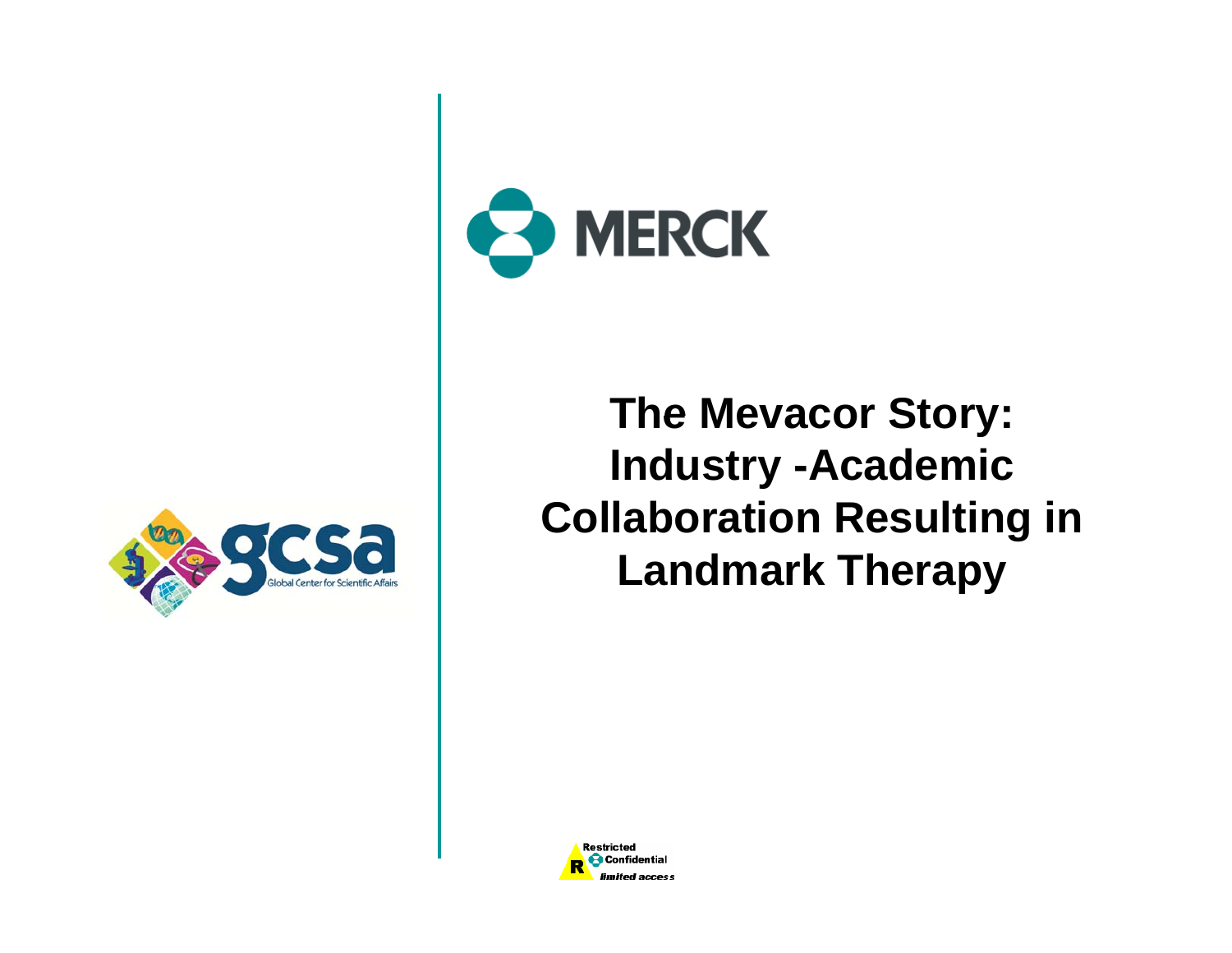![](_page_9_Picture_0.jpeg)

#### **The Unmet Medical Need ( ) 1970s**

- CHD leading cause of Morbidity/Mortality in U.S.
- Role of hypercholesterolemia as contributor to increased CHD risk
	- Framin gham
	- MR-FIT
	- Cholesterol Controversy
- **Limitations of existing therapies**
- **Need for new therapies that are** 
	- Effective
	- Tolerable to patients

![](_page_9_Picture_11.jpeg)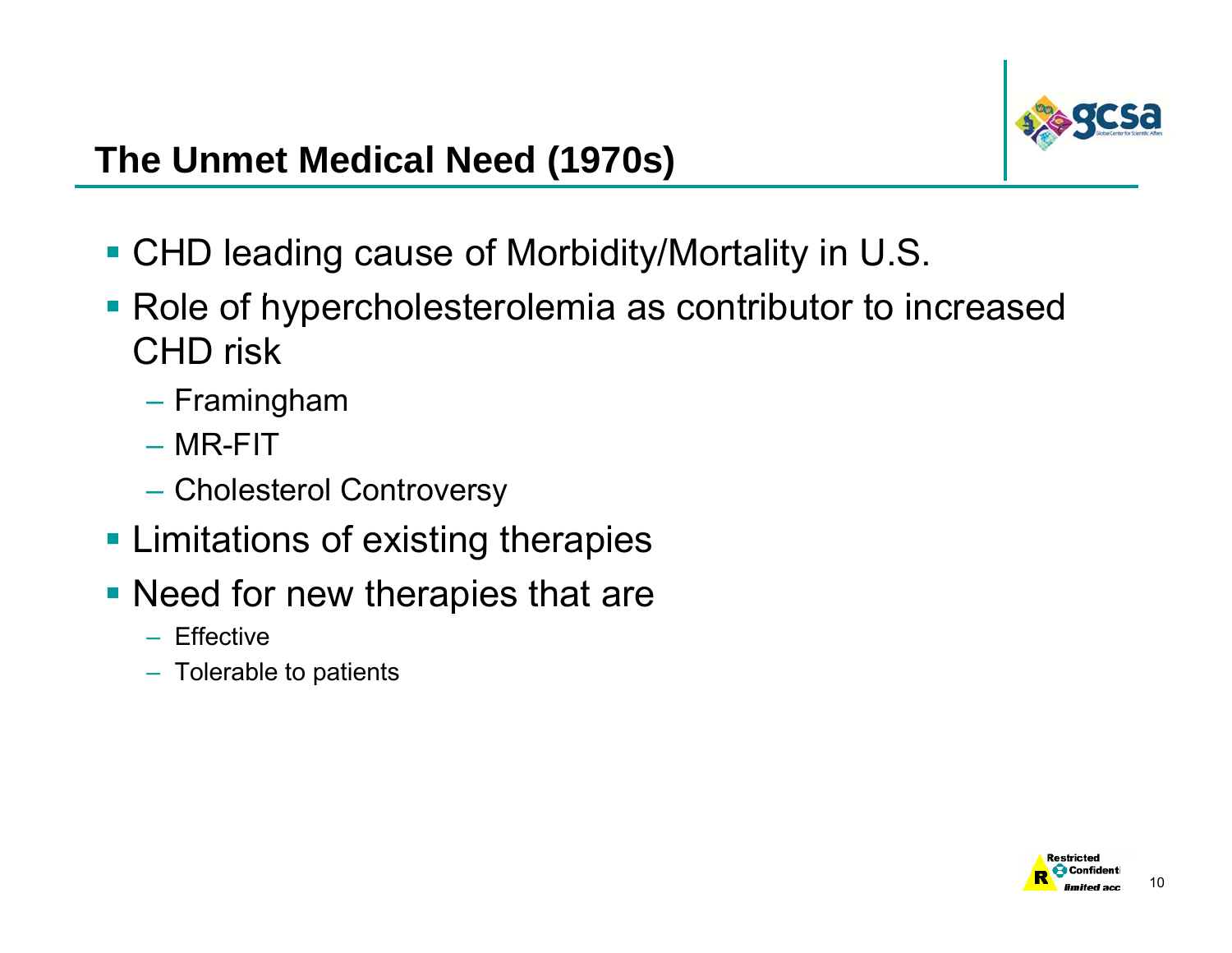![](_page_10_Picture_0.jpeg)

#### **Early Research on Statins**

#### **- Discovery of First Statin**

- 1976: Inhibitor of HMG-CoA reductase (ML236B; Compactin) discovered by the Japanese microbiologist Akira Endo in a fermentation broth of *Penicillium citrinum* during search for antimicrobial agents
- Prototype compound (Compactin) developed by Sankyo; shown to be highly effective in reducing total and LDL concentrations in patients with heterozygous FH
- 1978: Mevinolin (later named lovastatin) found by Alberts, Chen and others at MRL in a fermentation broth of *Aspergillus terreus*

![](_page_10_Picture_6.jpeg)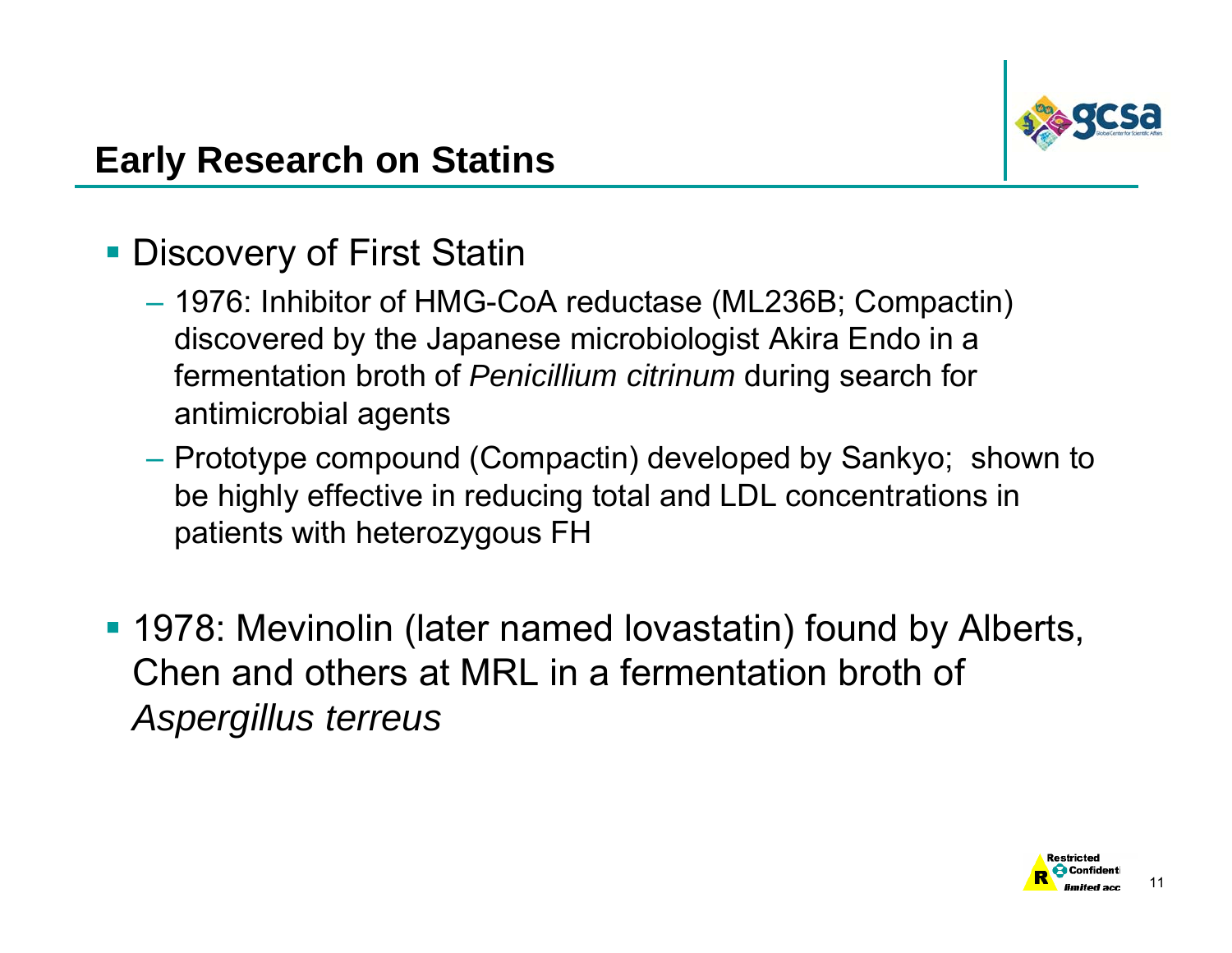![](_page_11_Picture_0.jpeg)

- April 1980: Merck began clinical trials of lovastatin in healthy volunteers
	- Lovastatin dramatically effective for lowering LDL cholesterol with no obvious adverse effects
	- Clinical trials of compactin stopped by Sankyo in September 1980 (believed due to serious animal toxicity)
	- Because of close structural similarity between compactin and lovastatin, Merck discontinued clinical trials of lovastatin
	- Merck very Cautious
- Climate for Lipid-altering drug development difficult in early 1980s
	- Many believed treatment for elevated LDL based on "a conjecture" known as the lipid hypothesis"

![](_page_11_Picture_9.jpeg)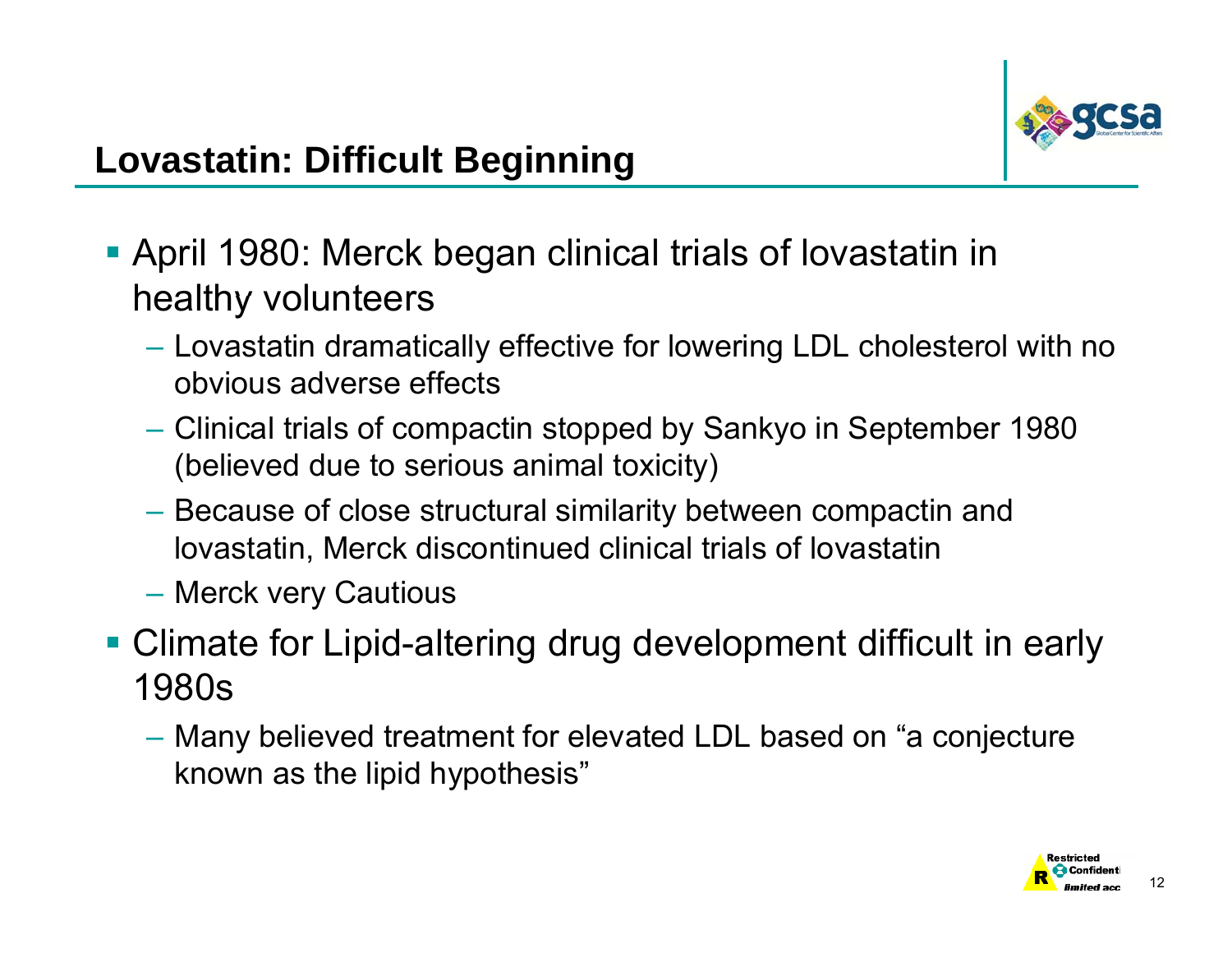![](_page_12_Picture_0.jpeg)

- 1984: LRC-CPPT published in JAMA (Jan 20)
	- $-$  Demonstrated lowering of cholesterol for 7.4 years on average supported a 19% reduction in endpoints of heart disease, death or MI
	- Although quite modest results by today's standards it effected attitude change towards pharmacologic means of lowering LDLC
- 1985: Michael Brown and Joseph Goldstein received Nobel prize for their discoveries concerning the regulation of cholesterol metabolism
- **LRC-CPPT and Brown/Goldstein work spurred new interest** in lipid-altering drugs

![](_page_12_Picture_7.jpeg)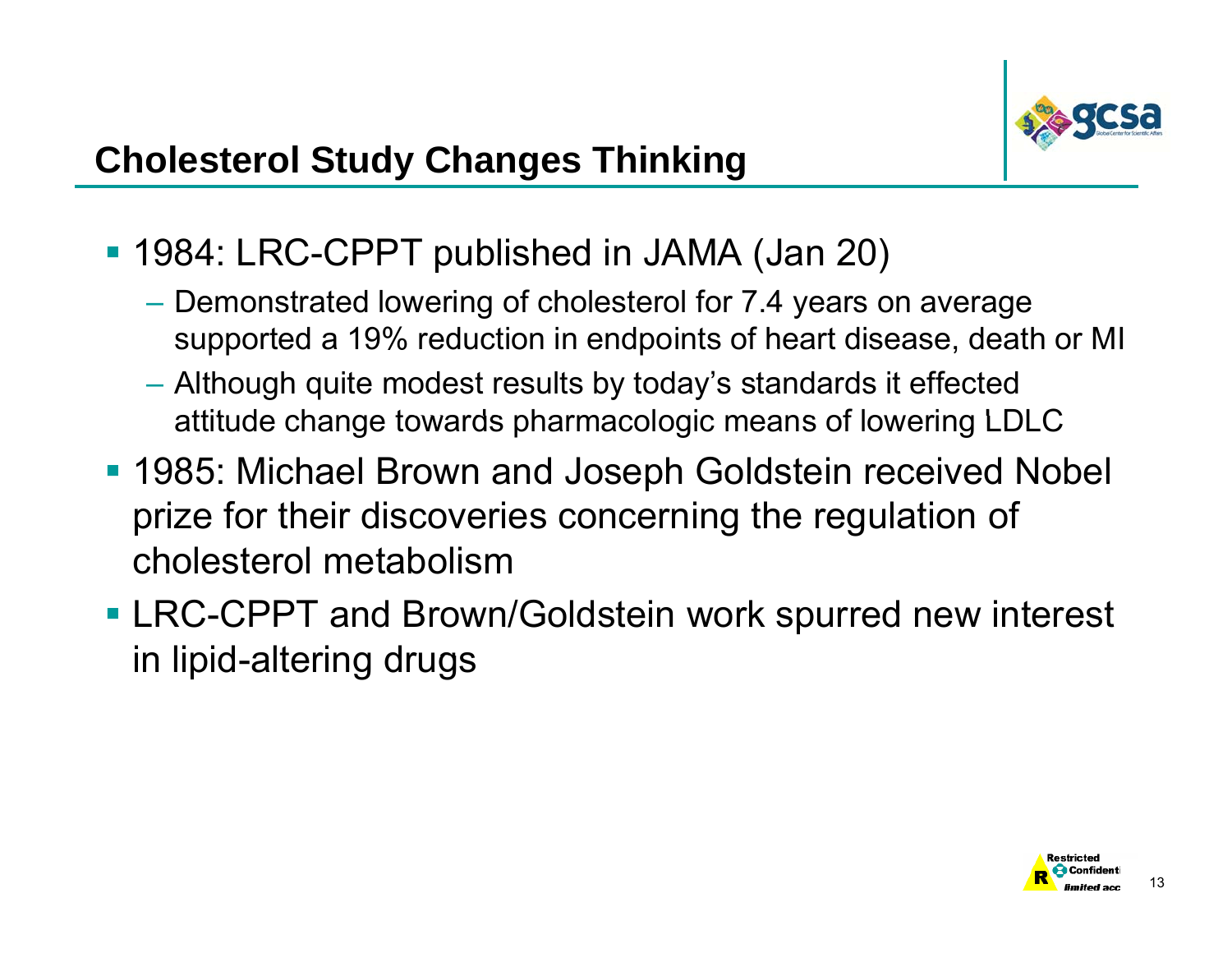![](_page_13_Picture_0.jpeg)

- $\mathcal{L}_{\mathcal{A}}$ ■ September 1980: Sankyo stops clinical trials of compactin. Merck then suspends clinical studies of lovastatin.
- er<br>19 July 1982: At urging of several leading scientists, Merck (Roy Vagelos) made lovastatin available, under an arrangement approved by the FDA to Roger Illingsworth (Oregon Health Sciences University) and Scott Grundy and David Bilheimer (UT Southwestern). IDAs granted to Illingworth and Grundy. Merck did not have an IND at the time.
	- Grundy/Illingworth obtain IND for lovastatin to do small clinical trials
	- Grundy, Brown/Goldstein do metabolic studies to further clarify understanding and underlying mechanisms
	- Sol Sobel at FDA supportive
- March 1984: Merck submitted company sponsored IND for lovastatin
- **1987: Lovastatin approved for marketing**
- $\mathcal{C}^{\mathcal{A}}$  Approval of lovastatin, the first statin, illustrates how FDA, academia and industry were able to work together to nurture the full potential of a drug that might otherwise have not been developed

![](_page_13_Picture_10.jpeg)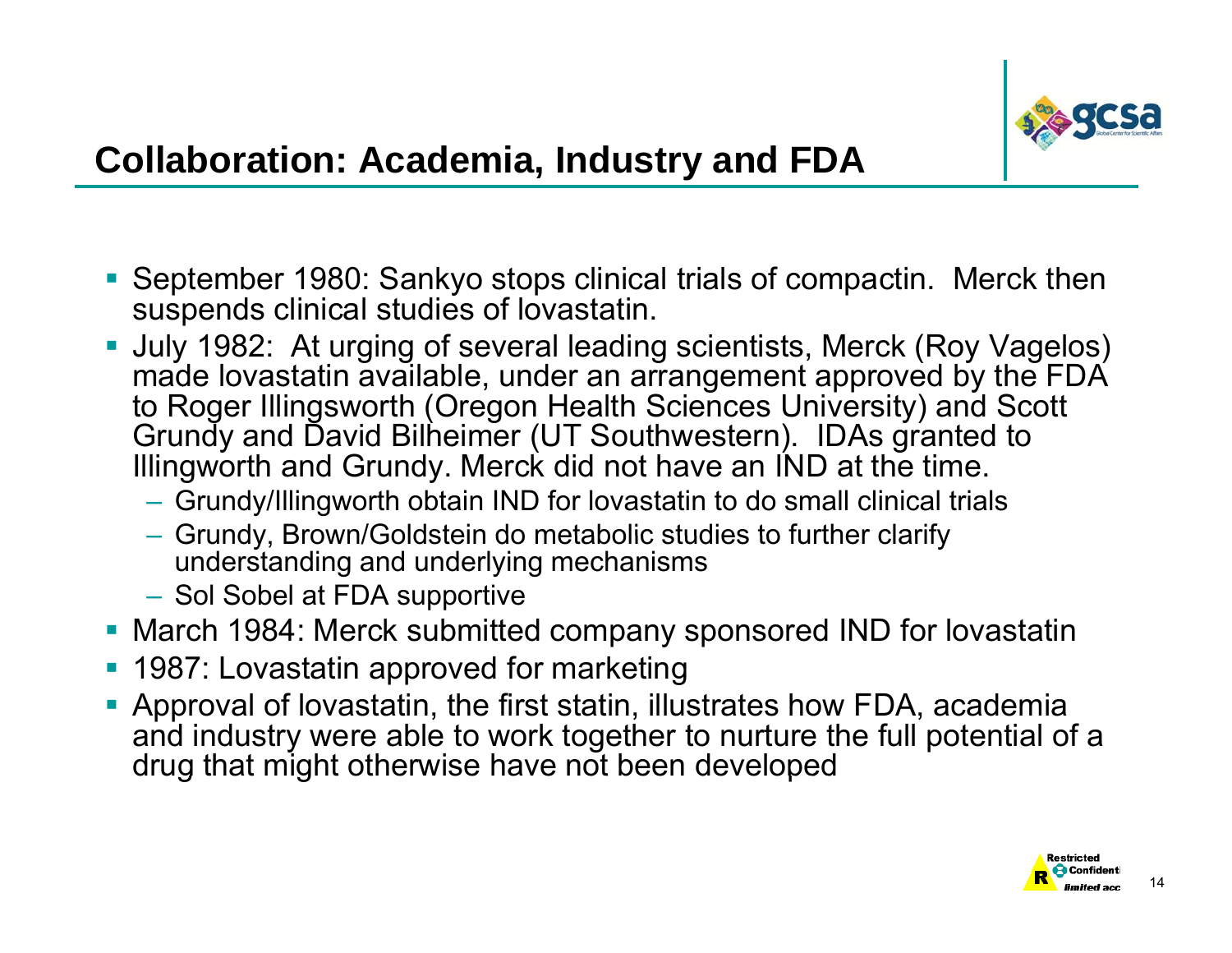![](_page_14_Picture_0.jpeg)

- 50-75% of Americans now know their cholesterol numbers
- Availability of lovastatin meant physicians were able, for the first time, to easily obtain large reductions in plasma cholesterol
- **Lovastatin, once a potential orphan drug, went on to** revolutionize the treatment of hypercholesterolemia
- In no other drug class has the importance of large longterm, placebo-controlled, clinical-outcome trials to properly evaluate benefit and risk been more clearly and abundantly demonstrated than with statins

![](_page_14_Picture_6.jpeg)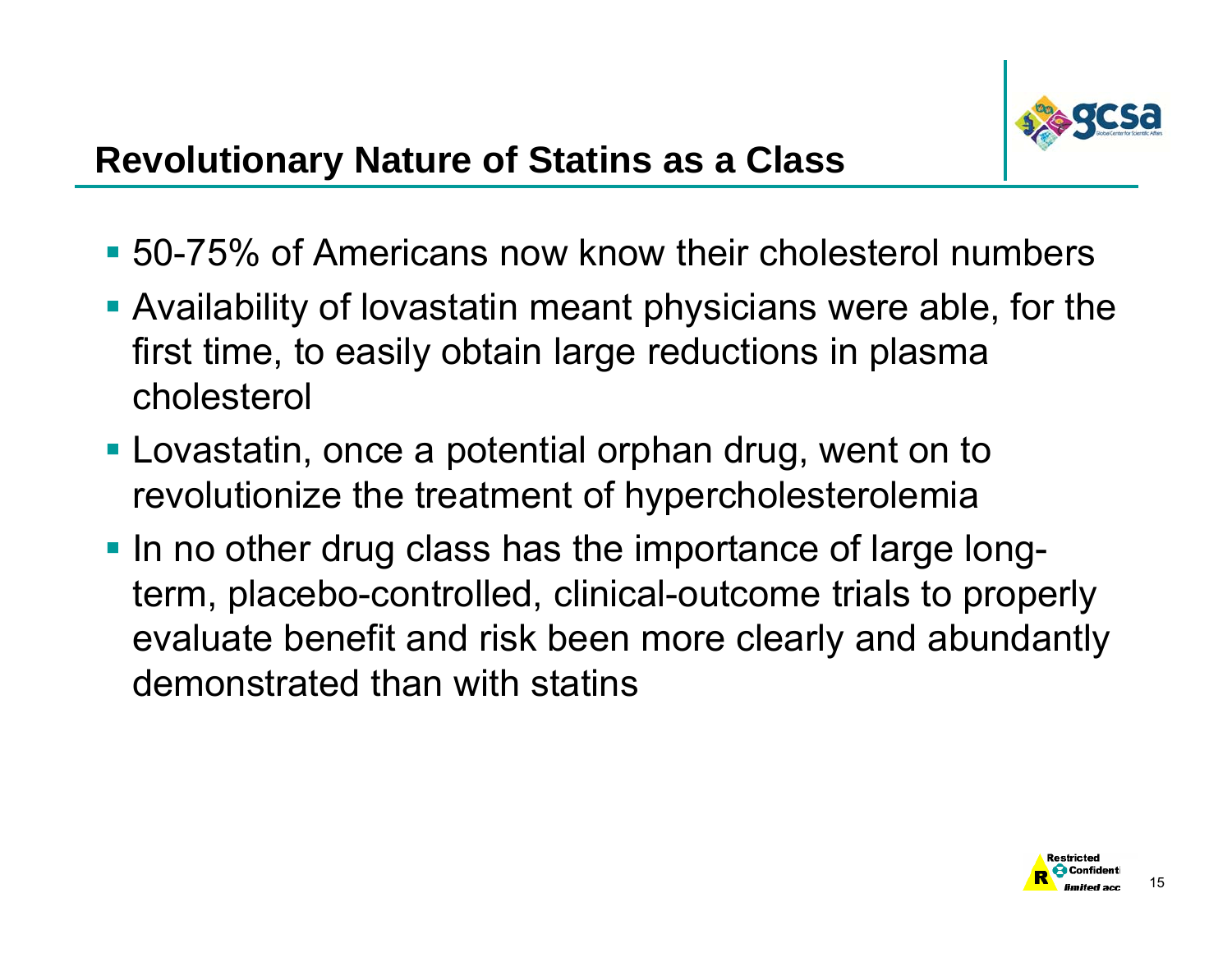![](_page_15_Picture_0.jpeg)

![](_page_15_Figure_1.jpeg)

Tolbert , J. A. ( 2003 ). Lovastatin and beyond: The history of the HMG - CoA reductase inhibitors . *Nature Reviews, Drug Discovery* **2** , 517 – 526 .

![](_page_15_Picture_3.jpeg)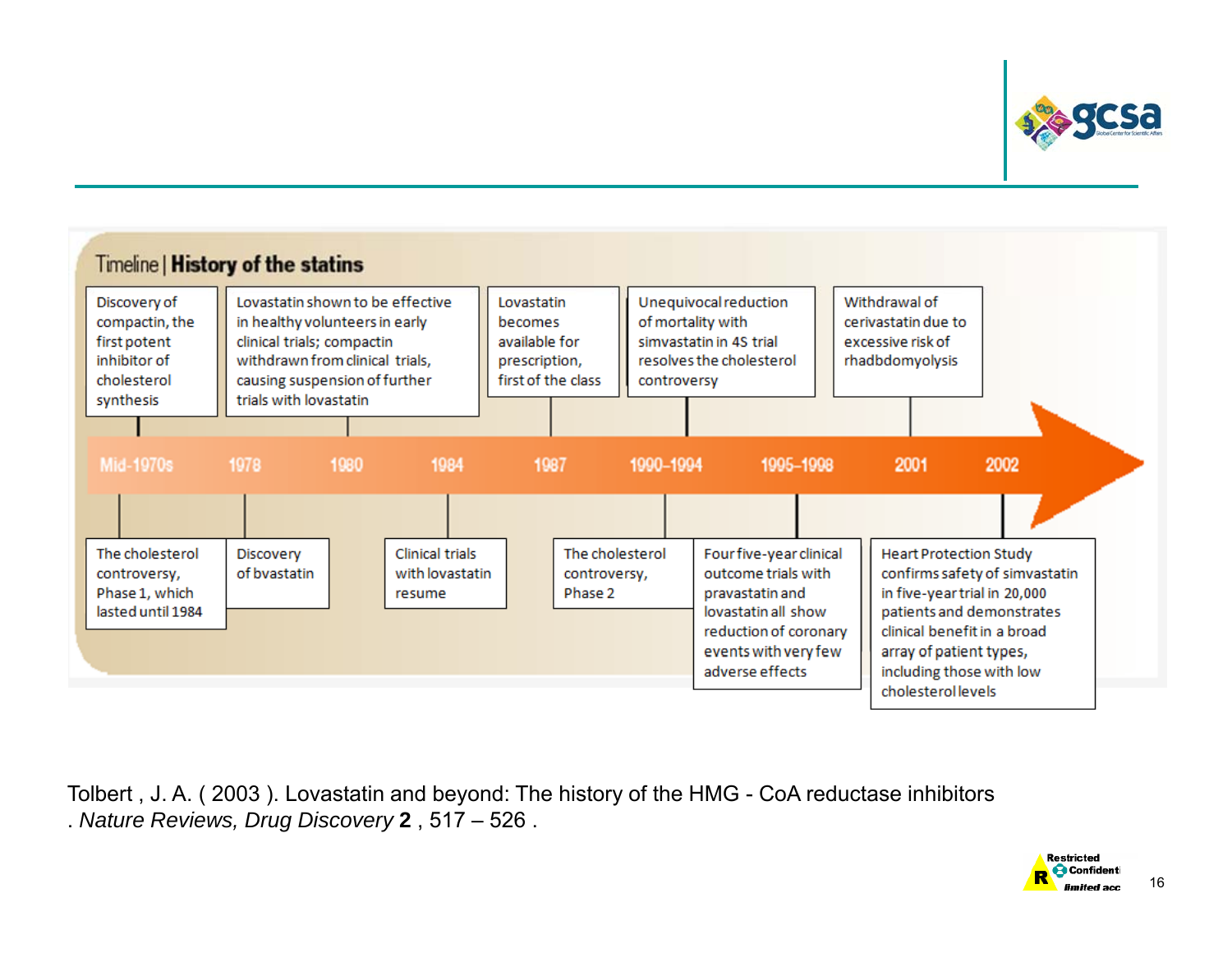#### **Chart 3-17** U.S. Cardiovascular Death Rate

![](_page_16_Picture_1.jpeg)

![](_page_16_Figure_2.jpeg)

![](_page_16_Figure_3.jpeg)

![](_page_16_Picture_4.jpeg)

**Circulation** Copyright ©2011 American Heart Association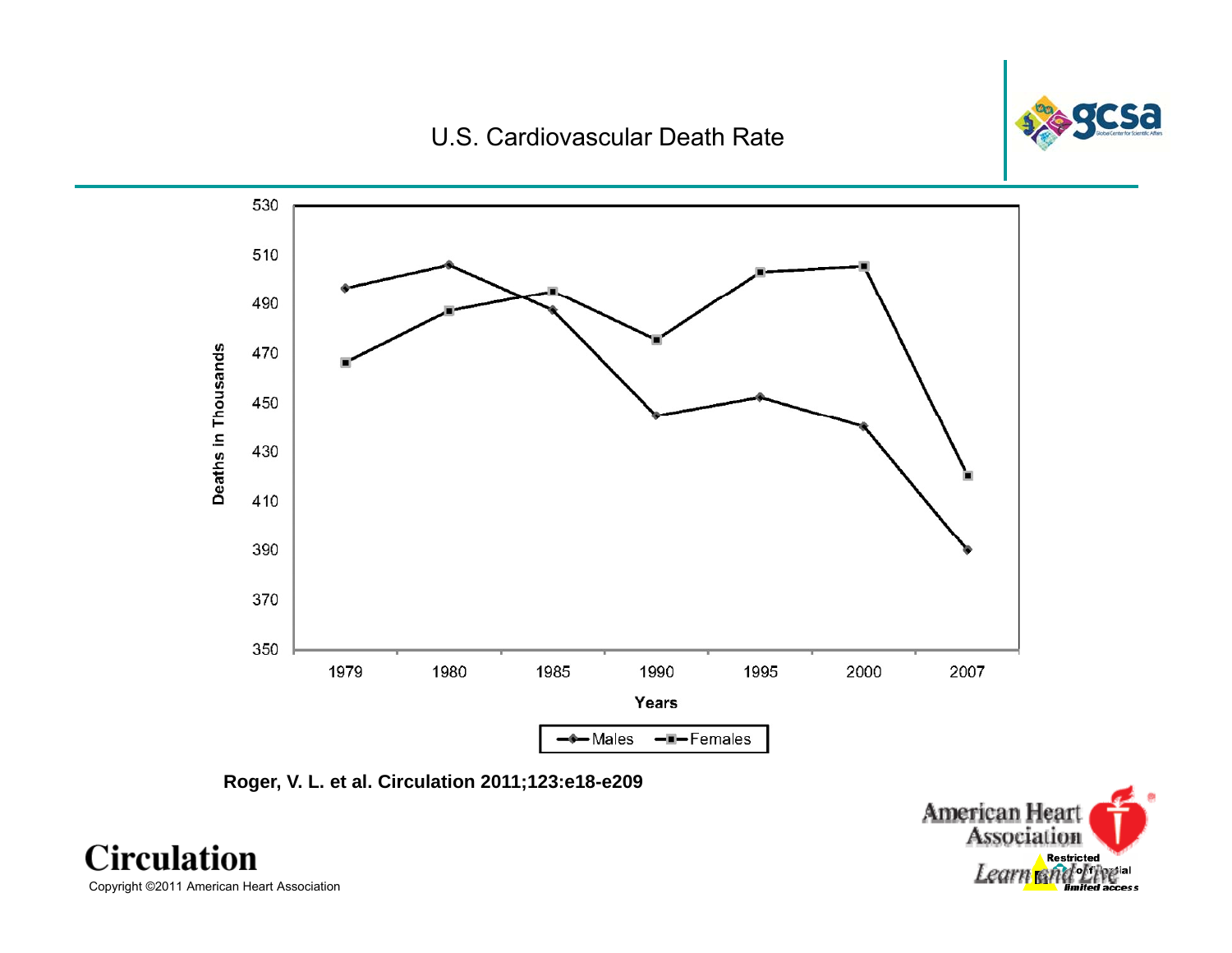![](_page_17_Picture_0.jpeg)

![](_page_17_Picture_1.jpeg)

![](_page_17_Picture_2.jpeg)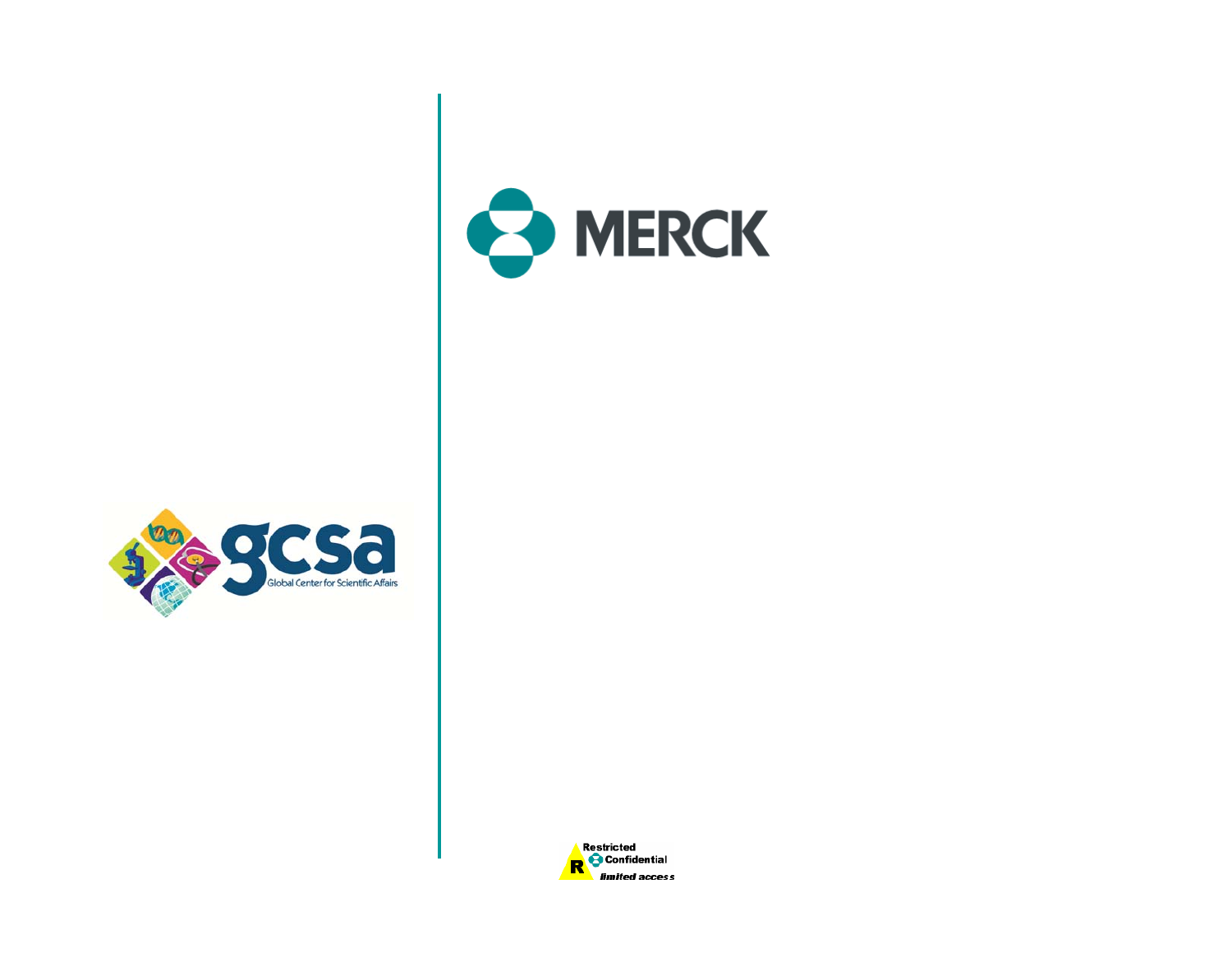# National Dialogue f logue for Healthcare Innovation

#### **DAVID CHARLES M D CHARLES, M.D. CHAIRMANALLIANCE FOR PATIENT ACCESS**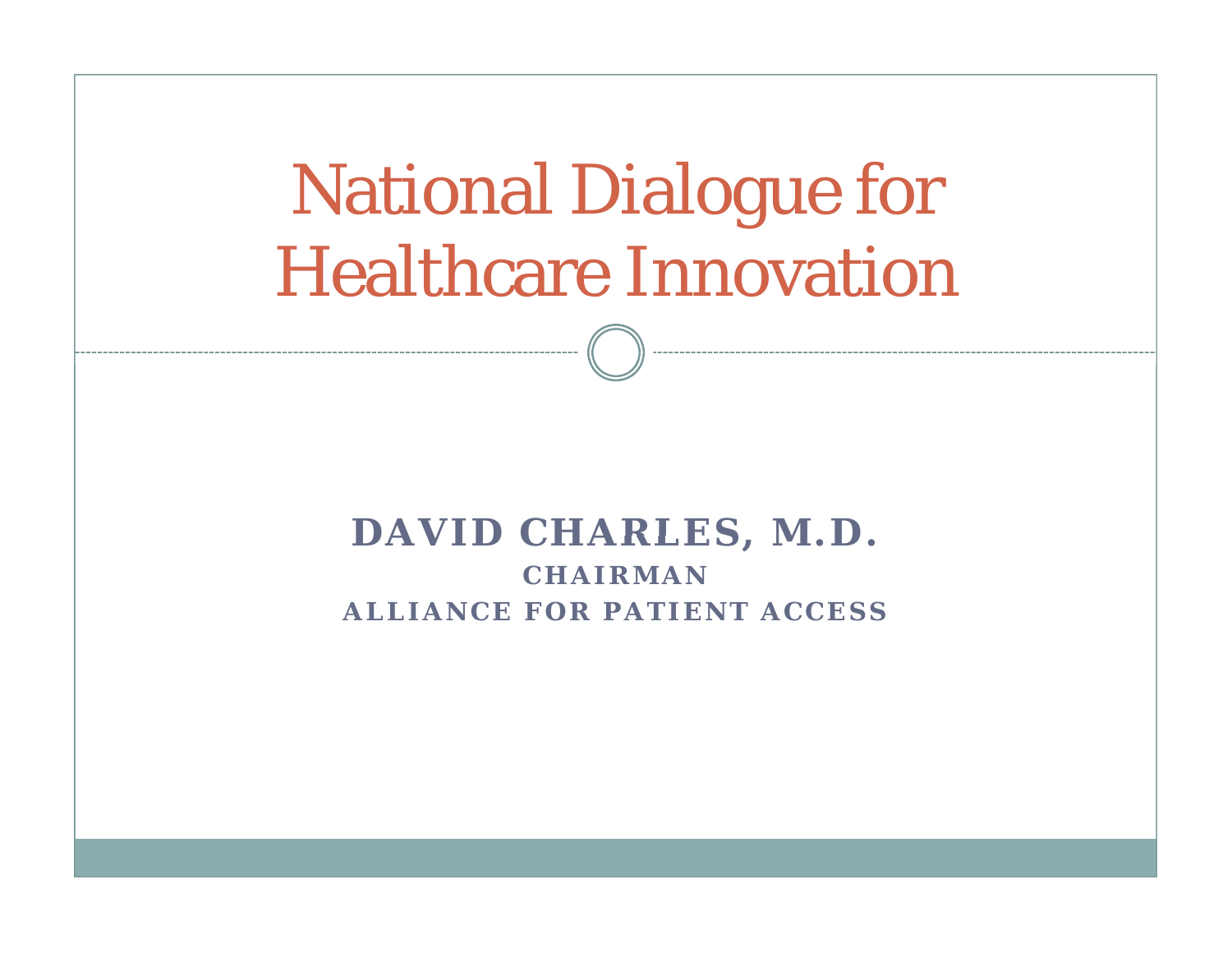![](_page_19_Figure_0.jpeg)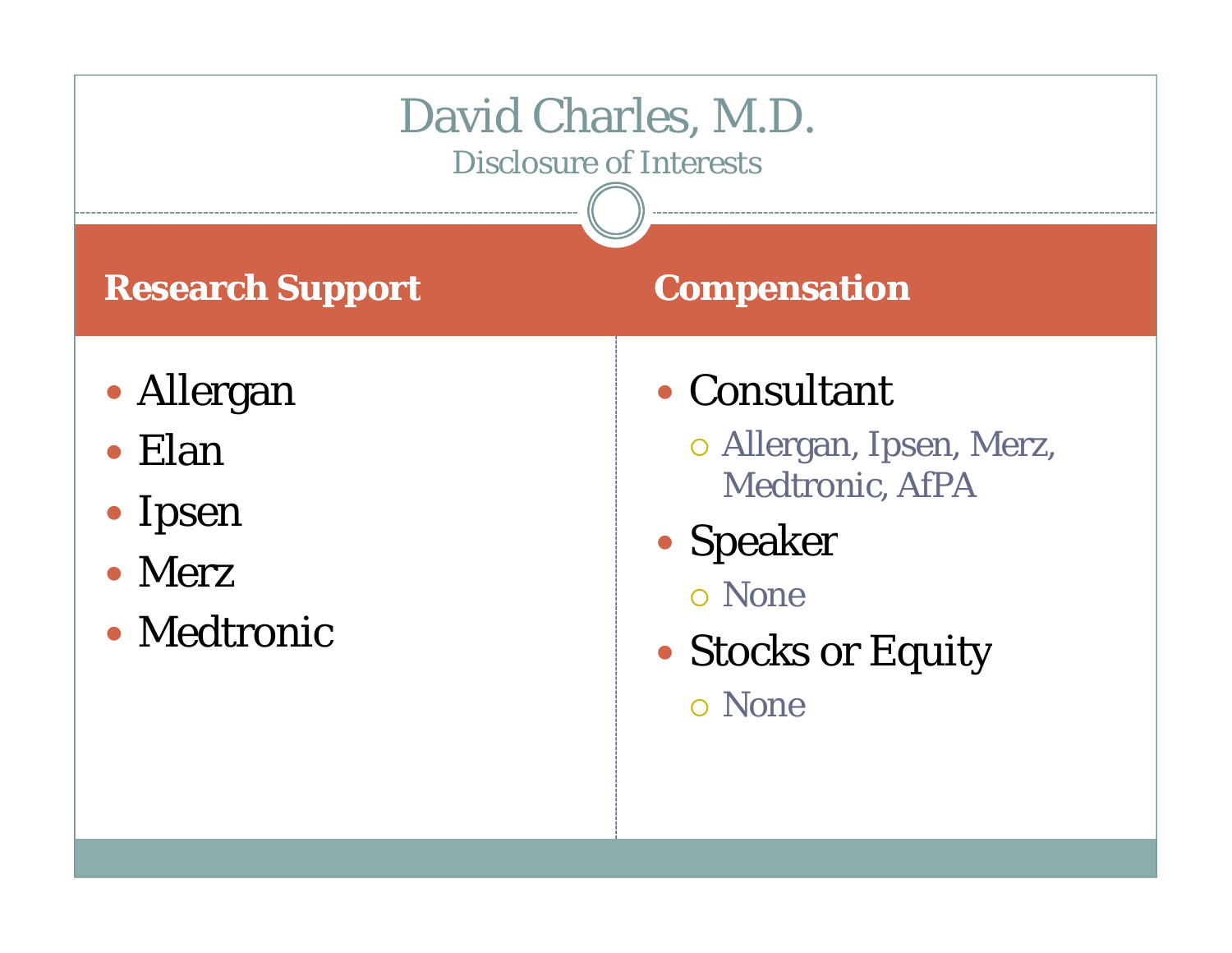# David Charles, M.D.

- CMO, Vanderbilt Neuroscience Institute
- Research: Parkinson's disease and Spasticity
- Health Care Policy Fellow, U.S. Senate
- Chairman, Alliance for Patient Access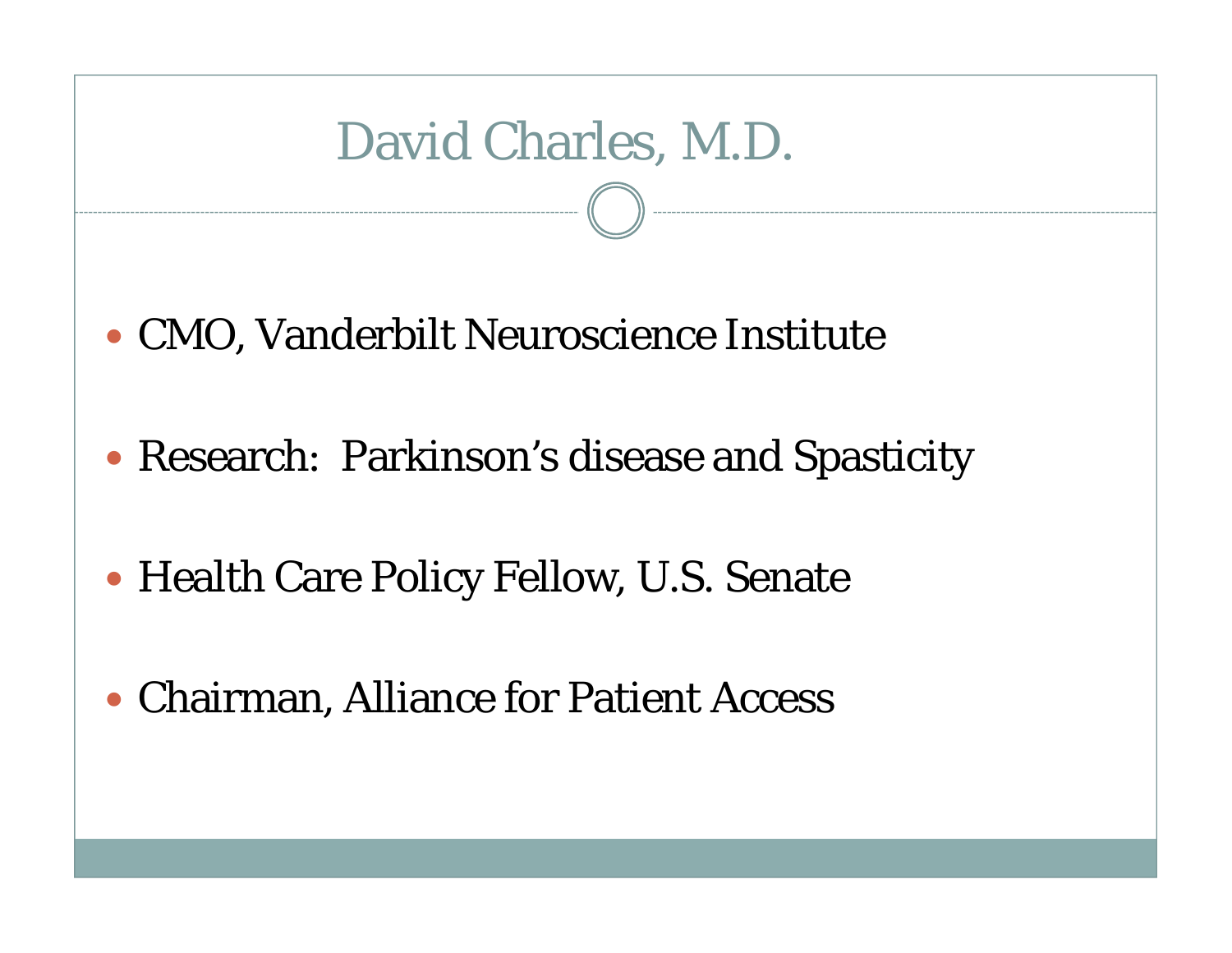# AfPA Mission

The Alliance for Patient Access (AfPA) is a national network of physicians whose mission is to gain and protect patient access to approved medical treatments, including prescription pharmaceuticals, biologics, and medical devices.

AfPA accomplishes its mission through educating members on policy priorities and training them to be effective advocates for their patients.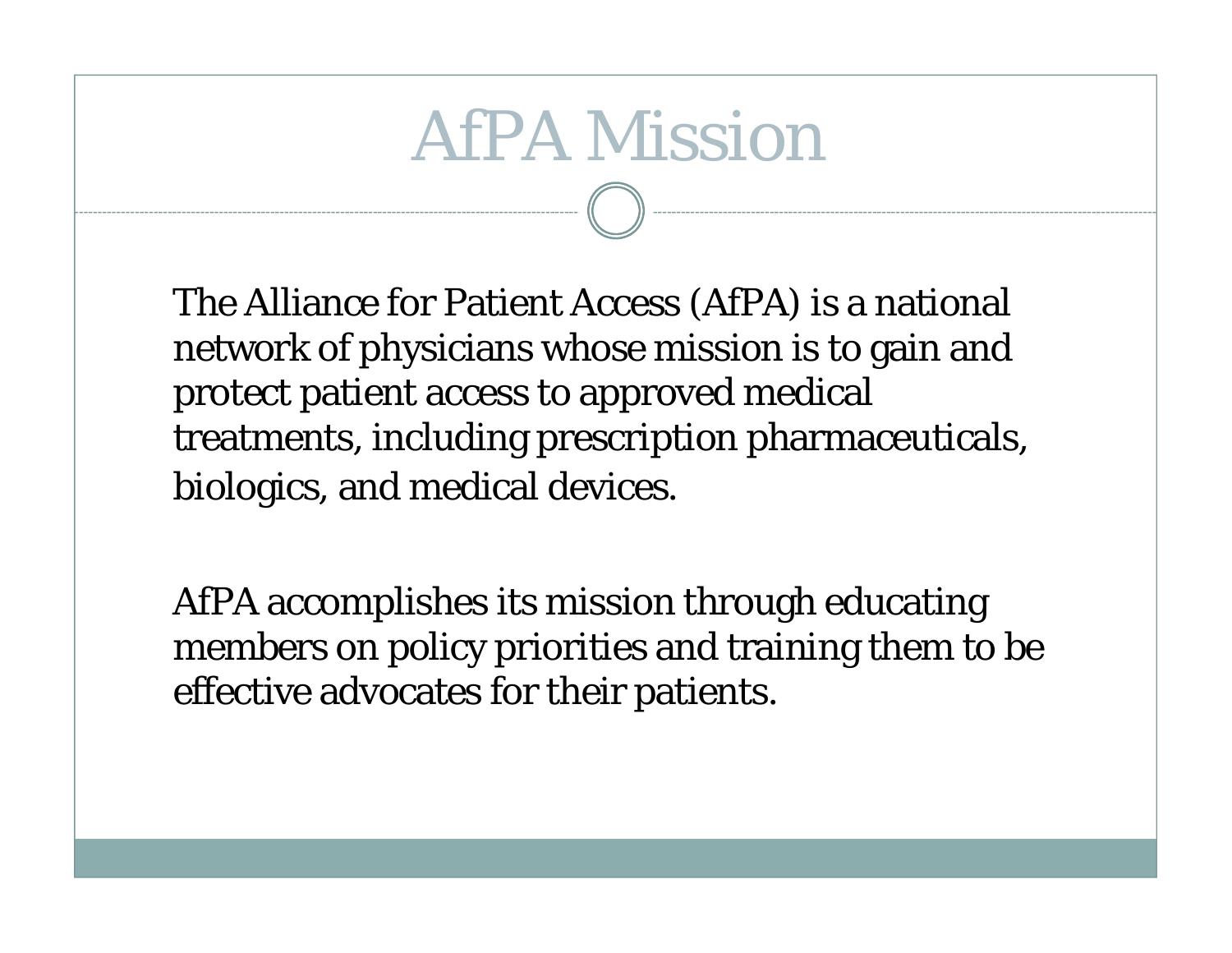# AfPA focuses on global health policy issues

- Therapeutic Substitution / Prescriptive Authority/Continuity of Care
- Coverage and Payment
- Evidence Based Medicine/Comparative **Effectiveness**
- Physician-Industry Interaction/Support for Research and Education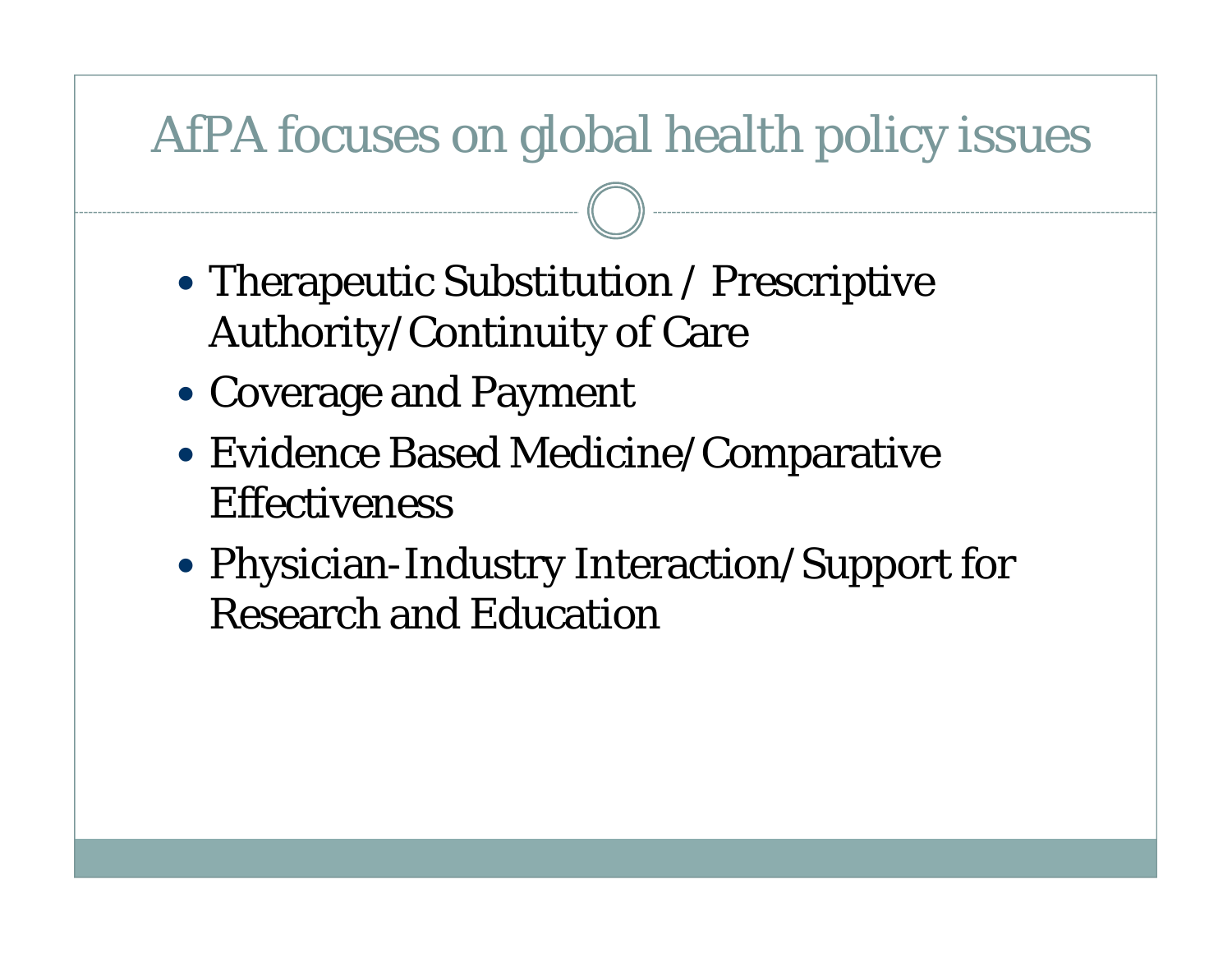# Physician / Industry Interaction

- Essential for the development of the next generation of healthcare innovation
	- Pharmaceuticals
	- o Biologics
	- Medical devices
	- **O** Diagnostic tests

# Essential investment in educational programs

- How to im plant the device
- o How to program the device
- Patient selection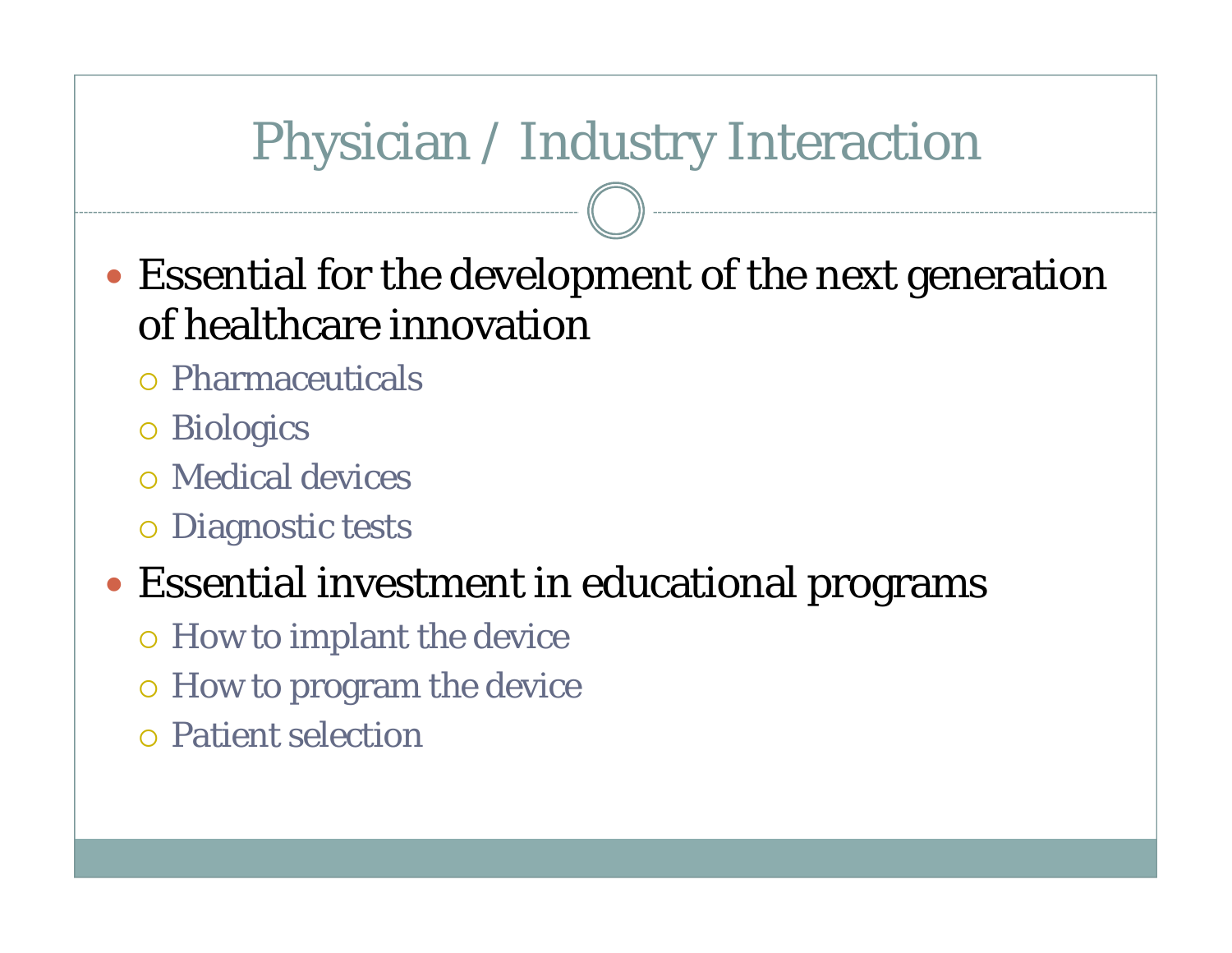# Deep Brain Stimulation for Parkinson's Disease

- Pioneered in France
- The idea of replacing brain lesion with stimulation
- Physicians turned to industry
- Engineering a new device
- Millions invested in clinical trials
- Now FDA approved for Advanced PD
- New study ongoing testing the device in very early Parkinson's disease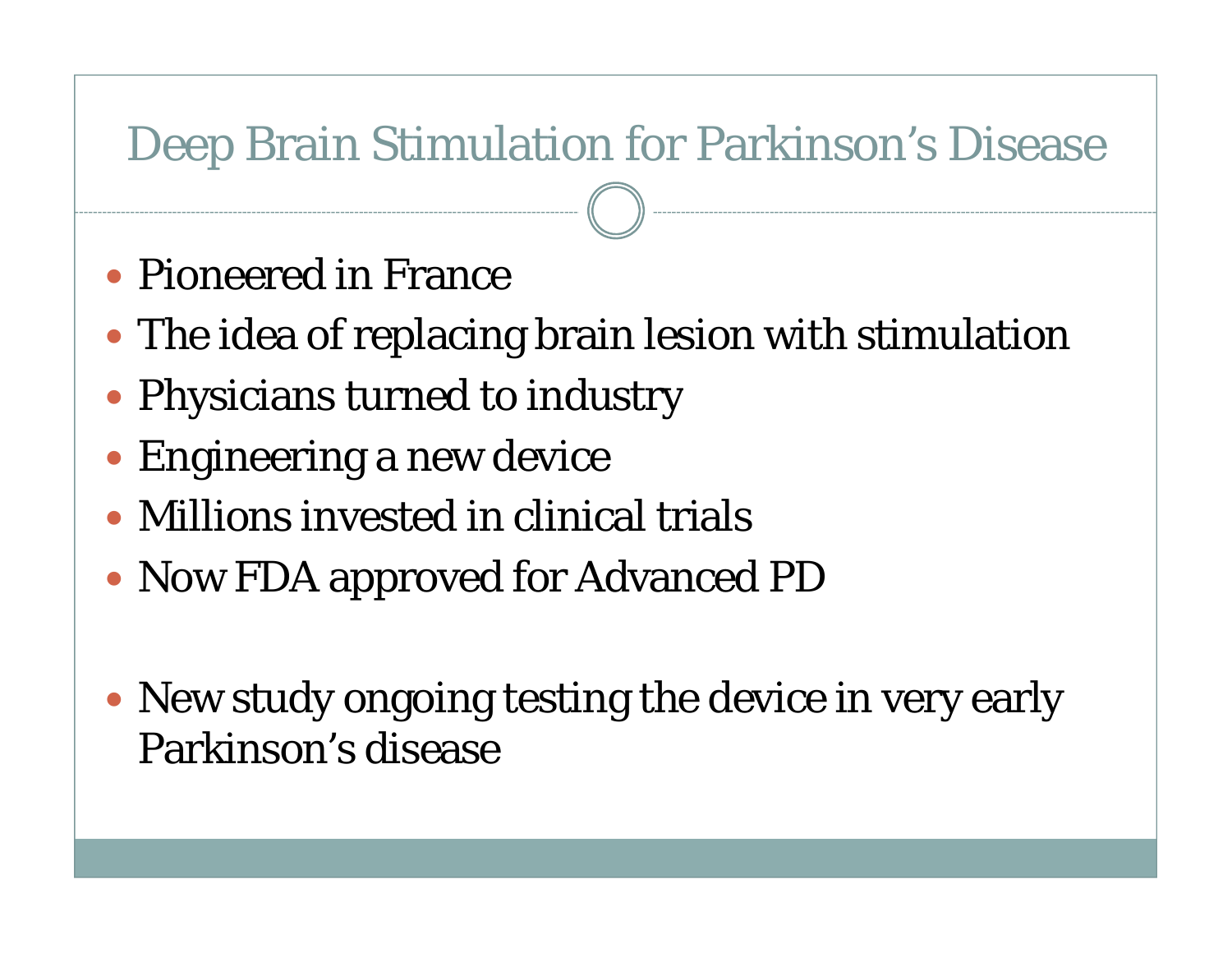# **NDHI Principles**

- Benefits to our patients
- Autonomy of healthcare professionals
- Transparency
- Accountability